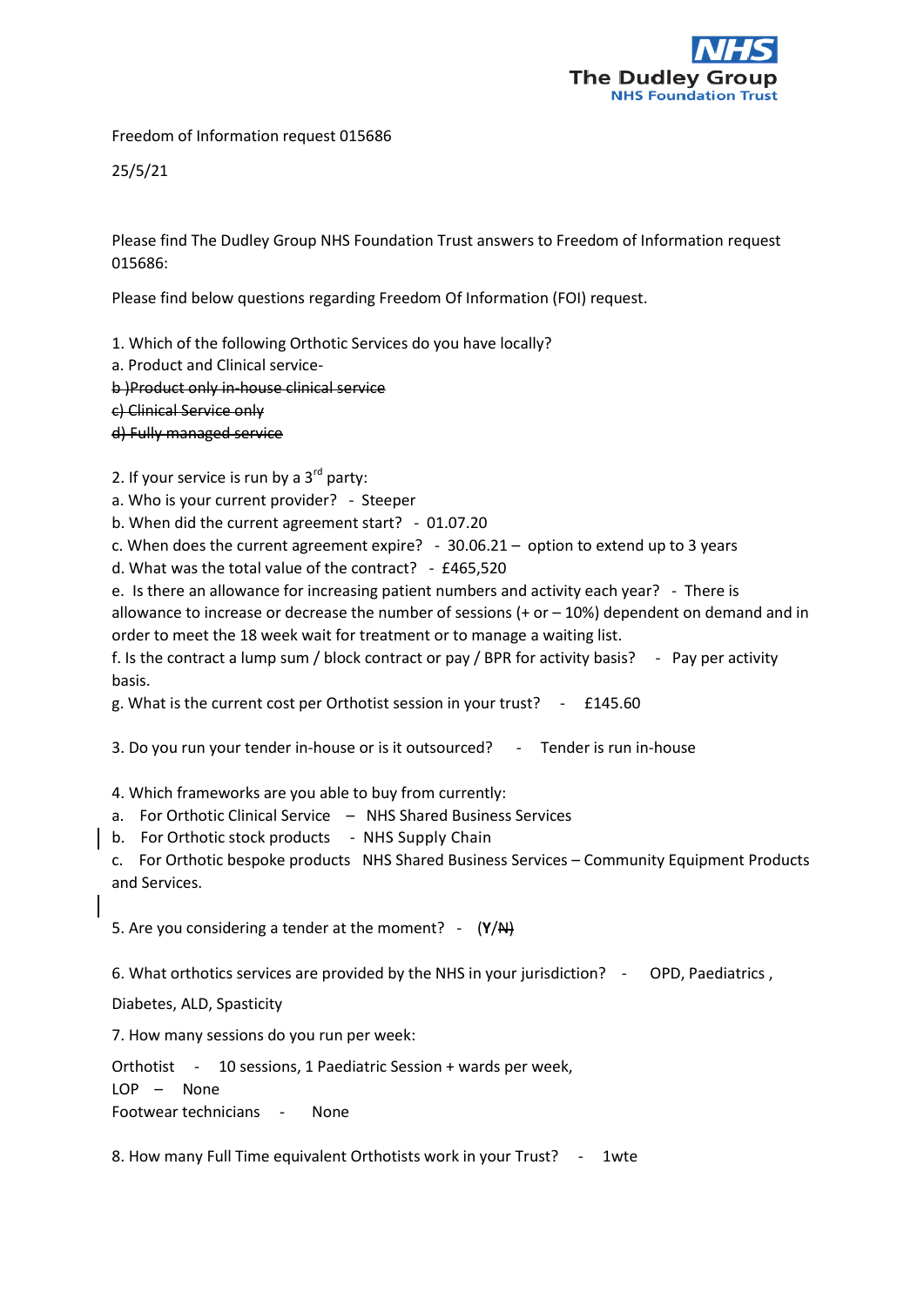9. How many appliance officers/administrators do you employ in the Orthotics Service? - 2.54wte

10. Over the past three financial years how many orthotics patients were treated (please breakdown by year)?

April 2018 – March 2019 - 3,934 April 2019 – March 2020 - 2,932 April 2020 – March 2021 - 3,704

11. For orthotic products:

Which companies do you currently order Orthotic footwear from or do you make these in house? -Dacey, Kenwood, Buchannans

Which companies do you currently order insoles from or do you make these in house? - SALTS, Langers

Please provide annual volumes of prescriptions/orders and total spend for the last 12 months (April 2017 – March 2018) and the lead times for:

Approx. number:

Stock Orthotic Footwear orders - 500 Modular Orthotic Footwear orders - 300 Bespoke Orthotic Footwear orders - 200 Orthotic Footwear repairs - 10 Moulded EVA Insoles - 1000 Plastic Heel cups - 1000 Carbon Fibre Insoles - 400 Bespoke AFOs - 300

Spend and lead time on next page.